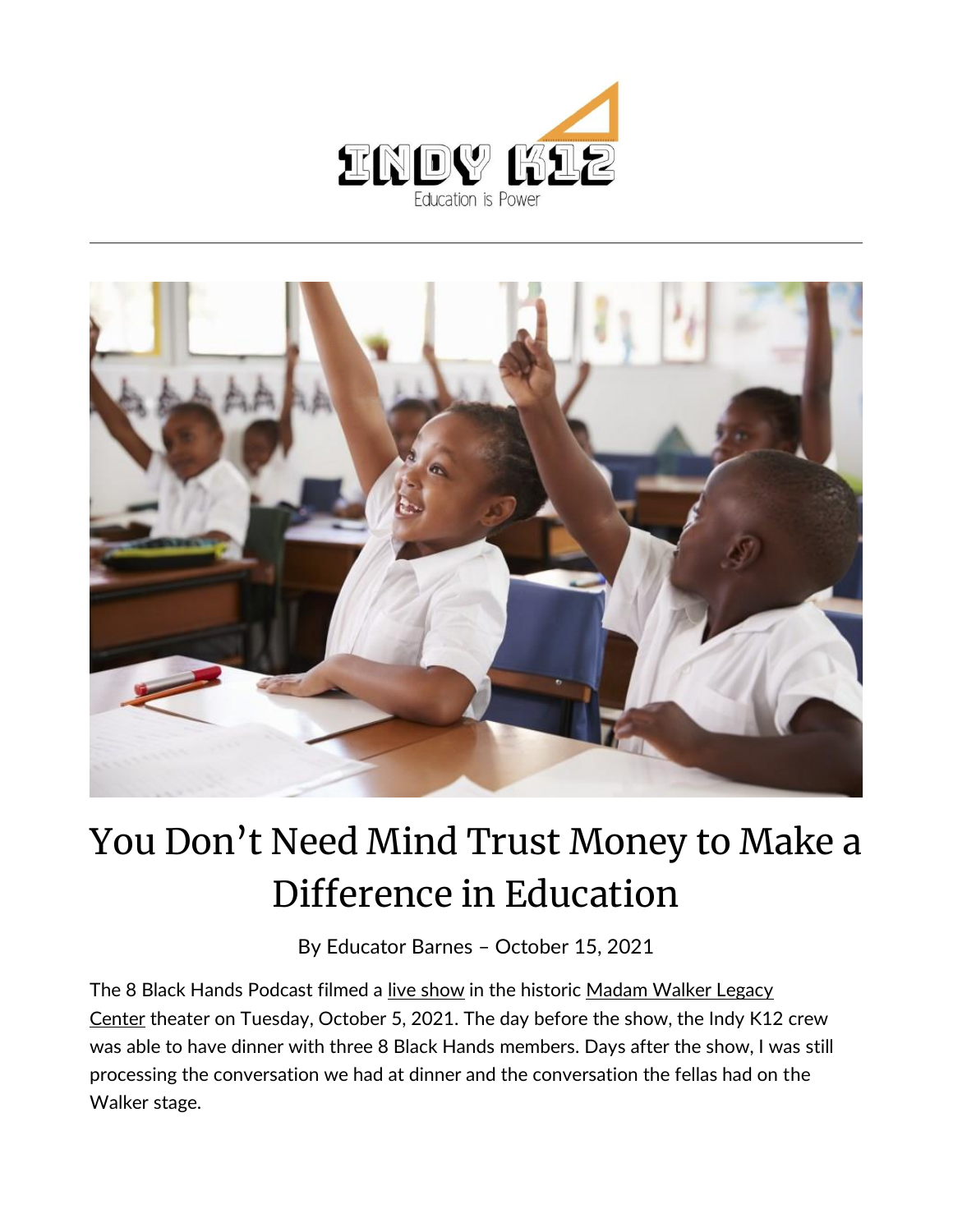

Indy K12 writer Andrew Pillow, Brightbeam CEO Christopher Stewart, Indy K12 writer David McGuire, and Indy K12 Editor-in-Chief Shawnta Barnes

The show was titled "State of Emergency" due to the dismal 2021 ILEARN data. For the 2021 ILEARN assessment, the Associated Press [reported](https://apnews.com/article/science-health-government-and-politics-education-indiana-7669743b8c854bad703231284b6c9c13) "just 8% of Black students in Indiana passed both the English and math sections, compared with 46.5% of Asian students, 34.7% of white students, and 15.6% Hispanic students."

I wondered if some people attended the live show for entertainment only. The 8 Black Hands are entertaining, but their main goal is getting people to take action. I am not convinced that everyone who attended in person, streamed the live show, or listened to the show later was moved to action.

The number one excuse I kept hearing for a lack of action was The Mind Trust, the organization responsible for bringing the 8 Black

Hands to Indy.

*"They are privatizing education."*

*"They only focus on IPS. What about the other 10 districts?"*

*"The schools they support aren't all showing improvements even with Mind Trust money."*

To all that, I say, so what? What does the Mind Trust's actions or inactions, have to do with our actions?

During the show, Chris Stewart, [CEO of Brightbeam](https://brightbeamnetwork.org/) said, "No one escapes this work, this heat that I'm about to give you right now. Illiterate children in any city is a failure of everybody."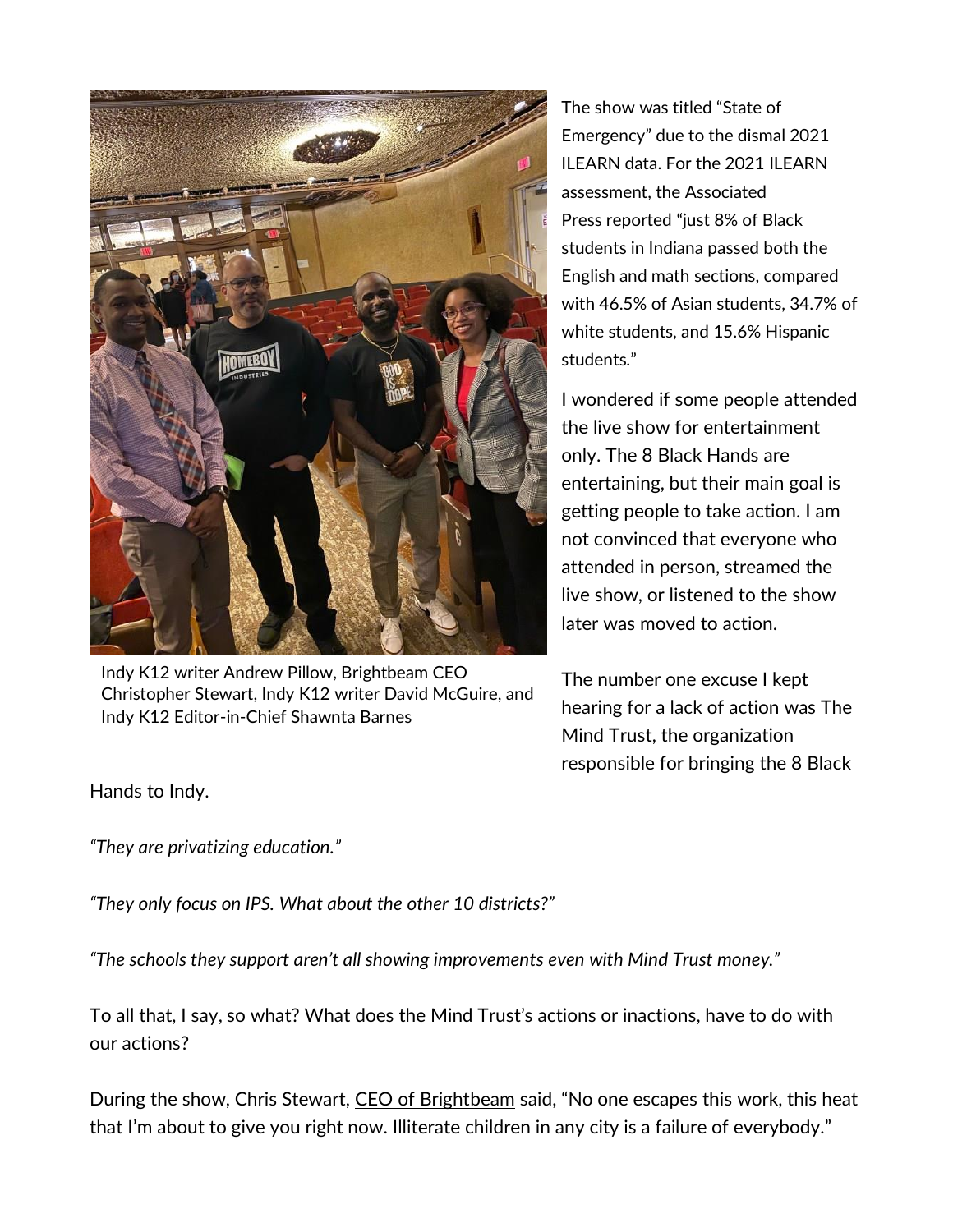Instead of assessing our own failures, it is easier to blame the Mind Trust or any other person or organization than to look at ourselves and determine what we could do better.

If you follow my social media, you know that I have both praised and criticized the Mind Trust. When I was in my school administration program, I was recommended to apply to the Mind Trust school innovation fellowship. Because I was recommended, I was able to skip the first part of the process. After a couple of rounds, I was eliminated. At my debrief, I was told I was eliminated because I didn't have administrator experience. I was told that my school model was liked but they wanted someone who had been an administrator.

That was the worse feedback I had ever received because it was known before I applied that I was *completing* my admin program, didn't have an admin license yet, and had not had an admin role. I know it is possible in the charter world to lead without a license, which I find problematic, but I never wanted to take a job that I wasn't properly licensed for. I was told to try again after I had admin experience.

In March 2017, the same month I was eliminated, a Chalkbeat [article](https://in.chalkbeat.org/2017/3/21/21099685/after-some-unusual-innovation-school-ideas-fell-through-the-mind-trust-is-focusing-on-replicating-su) stated, "Over the last three years, four of the 12 school leaders the Mind Trust supported through its innovation fellowship  $-$  which provides fellows with salaries and support as they develop schools  $$ abandoned their plans before opening schools." I applied because someone thought that I could do it, but I couldn't lose sleep over not getting picked. Getting picked did not equal success, and every experience adds to my journey and teaches me something.

I have talked to other educators, who I believe are way more talented than me, who had successful admin experience who had also applied and were not successful. Like me, they didn't crawl into a ball and leave education. They got to work making it happen. Sharif El-Mekki, CEO of the [Center for Black Educator Development](https://www.thecenterblacked.org/), said "There are a lot Black kids that come to school whole. They leave broken." Criticism has its place; however, being angry or bitter at anyone or an organization is time that is wasted from ensuring Black kids are not leaving school broken.

Dr. Charles Cole III, [CEO of Energy](http://www.energyconvertors.org/) Convertors, said "Do I feel like we love Black kids? Love is an action … it has to be reflected in the results." If our only action is calling out other people, then we are not helping Black Hoosier students collectively be more proficient in English and math than 8%. Money helps but not having money doesn't absolve us from trying to make a difference.